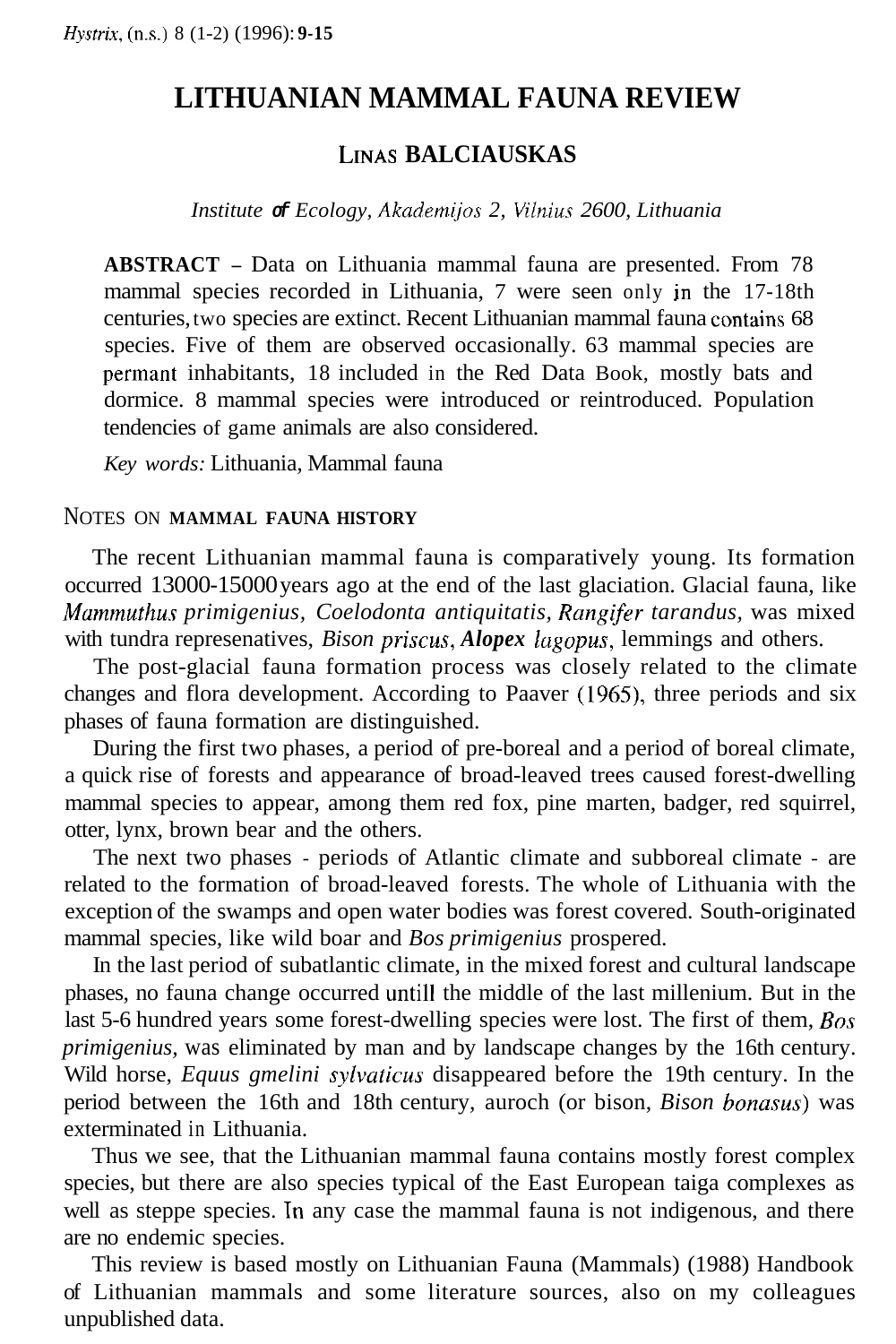PRESENT NUMBER OF SPECIES, EXTINCT AND OCCASIONAL FAUNA SPECIES

Data summarising the Lithuanian mammal fauna composition are presented in Tab. 1. From the species mentioned as "questionable", lesser white-toothed shrew *(Crocidura suaveolens)* is known only from 19th century literature sources; Russian desman *(Desmana moschatu)* was introduced in 1948 (n=28) and 1957 (n=62) but is extinct again; lesser horseshoe bat *(Rhinolophus hipposideros)*, Bechstein's bat *(Myotis bechsteinii),* greater mouse-eared bat *(Myotis myotis)* and whiskered bat *(M. mystacinus)* are also mentioned for the last time in 19th century sources; as well as the Russian flying squirrel *(Pteromys volans).* Though expected to be in Lithuania but not found, *Microtus subterraneus* as well as *Erinaceus europaeus* are not included; also *Plecotus austriacus,* due to its uncertain status in the neighbouring countries.

Table **1** - The number of mammal species in Lithuania, recorded from 17th century  $Q =$  questionable;  $\mathbf{Ex} =$  extinct; I & R = indeterminate and rare ; C = common; NC = not  $common: T = total$ 

|                     |                  |   |                |                | <b>SPECIES</b> |                |                |                |
|---------------------|------------------|---|----------------|----------------|----------------|----------------|----------------|----------------|
| <b>ORDER</b>        | FAMILY           | Q | Ex             | $\Omega$       | I & R          | NC             | $\mathbf C$    | T              |
|                     |                  |   |                |                |                |                |                |                |
| <b>INSECTIVORA</b>  | Erinaceidae      |   |                |                |                |                | 1              | 1              |
|                     | Talpidae         |   |                |                | 1              |                | 1              | $\overline{2}$ |
|                     | Soricidae        | 1 |                |                |                |                | 3              | $\overline{4}$ |
| <b>CHIROPTERA</b>   | Vespertilionidae | 4 |                |                |                | 9              | $\overline{4}$ | 17             |
|                     | Rhinolophidae    | 1 |                |                |                |                |                | 1              |
| <b>RODENTIA</b>     | Pteromydae       | 1 |                |                |                |                |                | l              |
|                     | Sciuridae        |   |                |                |                |                | 1              | 1              |
|                     | Castoridae       |   |                |                | 1              |                |                | 1              |
|                     | Myoxidae         |   |                |                |                | $\mathfrak{Z}$ | 1              | 4              |
|                     | Dipodidae        |   |                |                |                | 1              |                | $\mathbf{1}$   |
|                     | Muridae          |   |                |                |                | $\overline{c}$ | 5              | 7              |
|                     | Cricetidae       | 1 |                |                | 1              | 1              | $\overline{4}$ | 7              |
| <b>LAGOMORPHA</b>   | Leporidae        |   |                |                | I              | 1              | ı              | 3              |
| <b>CETACEA</b>      | Delphinidae      |   |                | 1              |                |                |                | 1              |
|                     | Monodontidae     |   |                | 1              |                |                |                | 1              |
| <b>CARNIVORA</b>    | Canidae          |   |                |                |                | 1              | $\overline{2}$ | 3              |
|                     | Ursidae          |   |                | $\mathbf{1}$   |                |                |                | 1              |
|                     | Mustelidae       |   | 1              |                |                |                | 8              | 9              |
|                     | Felidae          |   | 1              |                |                | $\mathbf{1}$   |                | $\overline{c}$ |
| <b>PINNIPEDIA</b>   | Phocidae         |   |                | $\overline{c}$ |                | 1              |                | 3              |
| <b>ARTIODACTYLA</b> | Suidae           |   |                |                |                |                | 1              | 1              |
|                     | Cervidae         |   |                |                | $\mathfrak{Z}$ |                | $\mathfrak{2}$ | 5              |
|                     | Bovidae          |   |                |                | $\overline{c}$ |                |                | $\overline{c}$ |
| <b>TOTAL</b>        |                  | 8 | $\overline{c}$ | 5              | 9              | 20             | 34             | 78             |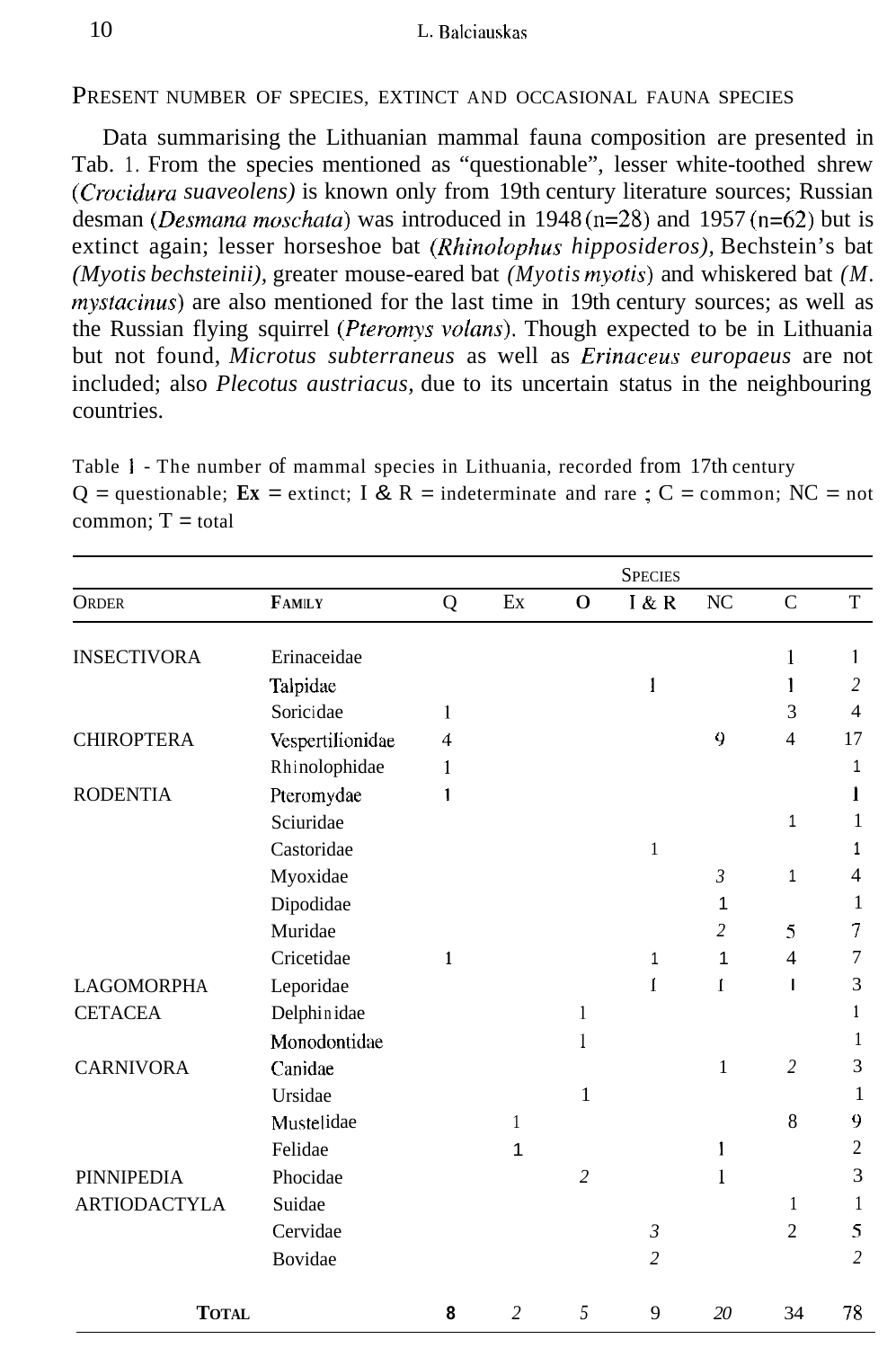Two carnivorous mammals, European mink *(Mustela lutreola)* and wildcat *(Felis silvestris)* are extinct. The former was searched for in the last decade without results. Also, no data are available about the rabbit *(Oryctolagus cuniculus).* Rabbits were introduced in 1985-1986 in three Lithuanian districts and kept in enclosures. Some individuals escaped, but most probably are extinct, and the carnivores were the main reason for their disappearance.

Thus, 78 mammal species were recorded in Lithuania, but 7 of these only in the 17-18th century. With two species extinct we can state that the present Lithuanian mammal fauna contains 68 species. Five of them are seen occasionally, mostly seadwelling animals. So only 63 mammal species are more or **less** permanent inhabitants.

### INTRODUCED (I), REINTRODUCES **(R)** OR NATURALLY TNVADING (N) SPECIES

*Sciurus vulgaris exalhidus* (I) - This subspecies was unsuccessfully introduced from the Altai in 1953 ( $n=132$ ) to improve the condition of the native red squirrel. It was released into 3 forest areas but disappeared as the result of hybridisation with the local squirrels. It is not included as a separate species.

Eurasian beaver *Castor fiber* (R,N) - Once common, the beaver was totally overhunted at the beginning of this century and only some beavers were killed occasionally between 1920-1936 on the Nemunas river. Reintroductions were made in 1947, using beavers from Voronezh, and in 1948 and 1959, using beavers from Belarus (Gomel). After the Second World War there were also specimens invading naturally from Belarus and after 1955 they also invaded naturally from the Kaliningrad Region. Today the species is prospering. It is hunted with traps and damage to agriculture and forestry is also recorded.

Muskrat *(Ondutra zibethicus)* (I,N) - The first specimens were introduced in 1954 (n=82, from Arkhangelsk) and 1956 (N=204, from Kazakhstan). From 1960 it also invaded naturally from the Kaliningrad region (Sovetsk). By the seventies, it was established throughout its suitable environment range, with the exception of fastflowing rivers and high spring flood water bodies and reached high population numbers of about forty thousand. The population crashed periodically, for example in 1965-1966 and 1976-1978. The species was routinely hunted and heavily poached. There is some evidence that a reduction of the muskrat population has occurred in recent years (1992-1993).

Racoon dog *(Nyctereustes procyonoides)* (N) - This species invaded naturally from Belarus (introduced in 1936) and Latvia (introduced in 1948) and colonised the whole republic by the 1960s. It prospered until the 1980s, when it was regulated by intense hunting pressure. It is a rabies and scabies vector. It is now stable in numbers with a population density between 2-6 individuals per 1000 hectares.

American mink *(Mustela vison)* **(I, N)** - From 1930 mink were kept in enclosures near Kaunas and thirty-seven of these were released in two places in 1950. In 1953 three groups (n=46, 18 and 12) from Tatarstan were introduced to the south-east region. After the Second World War, mink also naturally invaded the lower reaches of the Nemunas river from Kaliningrad, were mink farms were destroyed. It is now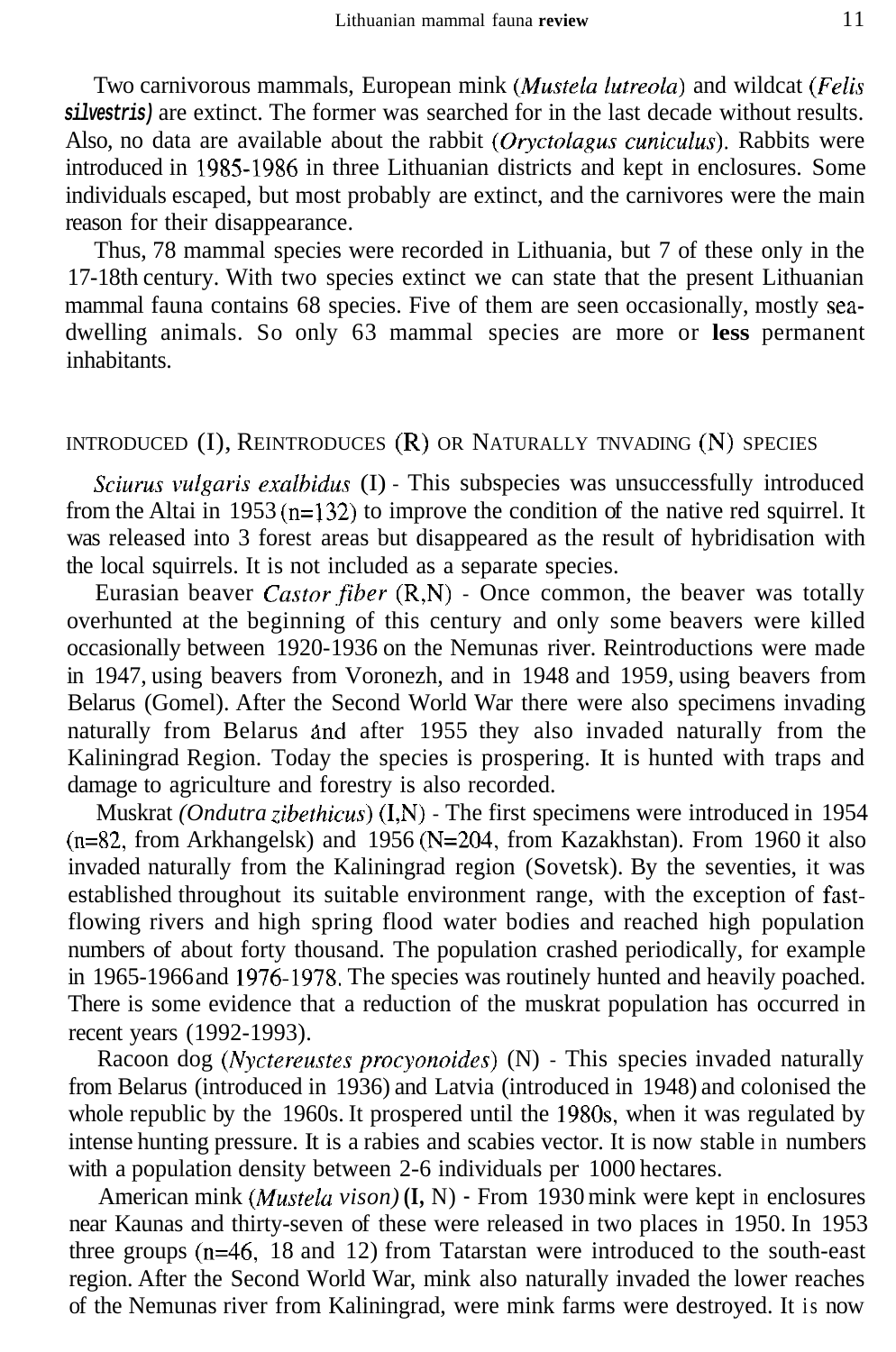prospering and has totally suppressed the native European mink. There are no firm data on population numbers, but density may reach 2-5 individuals per 10 square kilometres on watercourses (A. Ulevicius, unpubl.).

Brown bear *(Ursus arctos)* (N, O) - The last native specimen was shot in 1883. It now invades occasionally from Latvia and Belarus. There are no data on reproduction or wintering.

Red deer *(Cewus elaphus)* (R,N) - The native population became extinct or was extirpated in the early nineteenth century. The first reintroduction were made in the early 1930s in Zagare from captive populations. It was also reintroduced from Voronezh in 1956 $(n=37)$  and 1972 $(n=14)$  and has naturally invaded from Poland and Kaliningrad since 1930s, By 1982 two local herds of red deer had formed in neighbouring regions. During the period 1969-1983 about 800 red deer were captured and released in empty forests, thus helping the spread. Now this species inhabits all forest types and has remained abundant for the last decade in spite of hunting.

Fallow deer *(Cewus dama)* **(I)** - This deer was first introduced in the 18th century and ranged free in some areas until the First World War. Records after the Second World War are questionable and perhaps some young red deer were mistakenly identified as fallow deer. In 1976 and 1977 the species was reintroduced from East Germany (n=2), Czechoslovakia (n=20) Hungary (n=20), Askanya Nova (n=21) and again from East Germany (n=2). Deer escaped from all four enclosed areas and have moved around, though the species is not common.

Sika deer *(Cervus nippon*) **(I)** - Introduced from tha Altai in 1954 (n=24). It was relaesed near Kaunas where it remains free-ranging but not extending its range.

European bison *(Bison bonasus)* (R) - Exterminated in the early 17th century, with the last Bialowieza specimen shot in 1919. In 1969 it was reintroduced again from the Central Breeding Station near Moscow and the first five were released free near the enclosure in 1973. The next release in 1974 in the Sirvintai forests failed. Now almost all bison are in fenced areas. Financial problems do not allow the breeding station to pay compensation for bison damage to the new private landowners. In the fenced areas, the number of bison is limited by the area and by forage prices. In 1993 there were 33 bison (enclosed and free). It is a Red List species in Lithuania (IUCN category Rs).

Mouflon (Ovis ammon rnusimon) (I) - Introduced in 1976 from Askanya Nova (n=24) and released. In 1977 it was introduced from Czechoslovakia and kept in enclosed areas. In 1985 mouflon were released free in the Punia forests and there are now three localities for this species.

#### OCCASIONALLY **OBSERVED SPECIES**

Common porpoise *(Phocaena phocaena)* **(O)**- In 1908 a single specimen was caught in a net near Palanga (Greve, 1909). In the nineteen-thirties and forties it was seen occasionally by fishermen. In 1935 one stranded specimen was found near Sventoji and in 1938 one was cought in a net. More recently, a specimen was caught in a net in Latvia in 1964 and one was reported from the Kaliningrad region in 1981.

White whale *(Delphinapterus leucas)* **(O)** In 1906 a single specimen was caught near Klaipeda (Greve, 1909). In May 1982 one was observed near Juodkrante.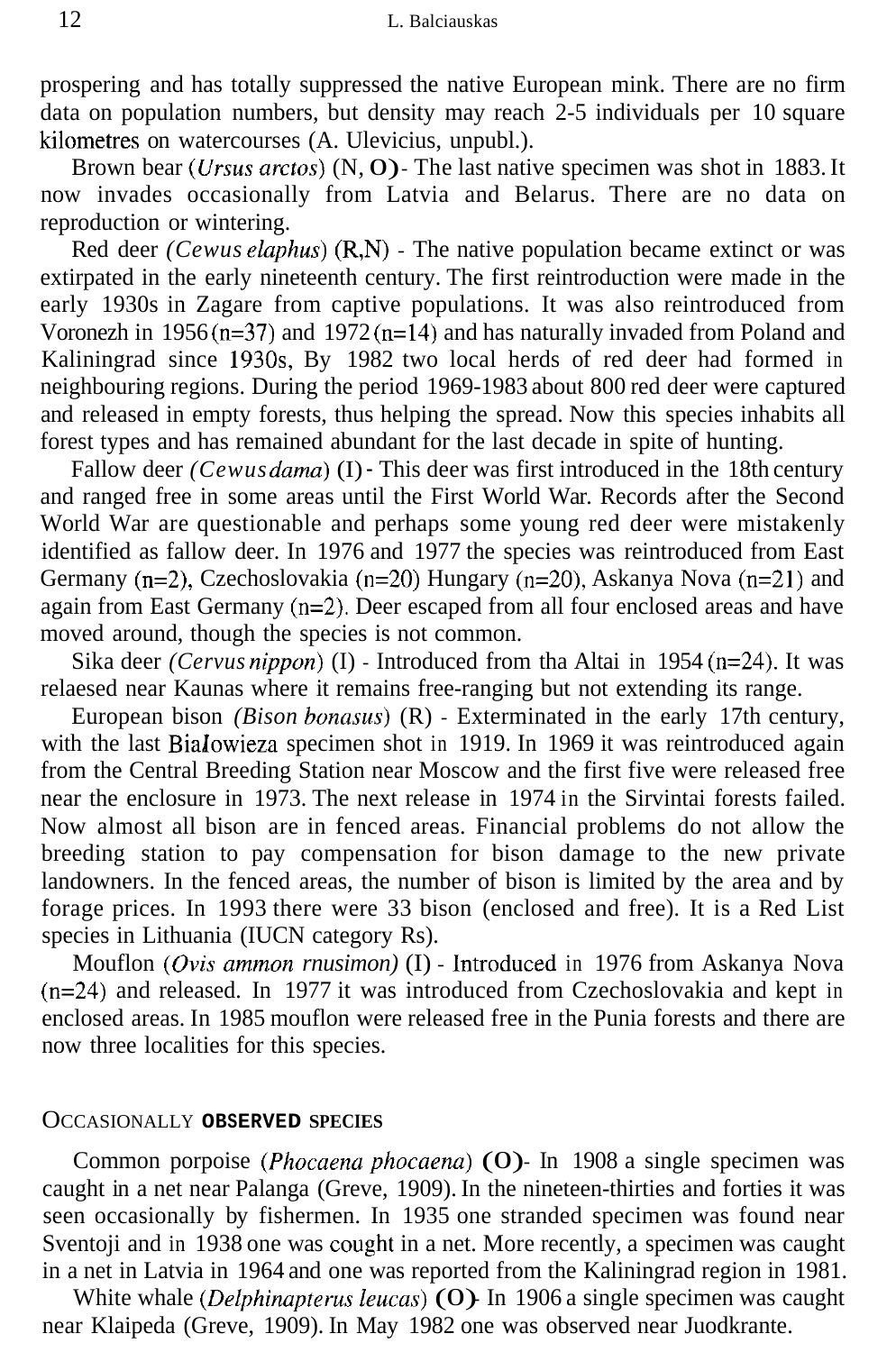Ringed seal *(Phoca hispida)* and Harbour seal *(P vitulina)* (0) - The first of these has been observed only twice and the latter only once from 58 observations. No exact data are available (Skeiveris, 1992).

Grey seal *(Halichoerus gryphus)* (0, Red data) - Recorded 40 times between 1960 and 1990; 18 swimming, 14 hauled-out, 8 dead. Also *3* reports of 1 month old pups.

#### RED LIST SPECIES

Threatened species in Lithuania were mentioned for the first time in the Nature Protection Law, 1959. In 1962-1964 a list of the rare and threatened animals and plants was compiled. In 1981 the first Lithuanian Red Data **book** (with 41 animal species without defining categories of rarity or threat) was published. In 1992 the second Red Data book including 18 mammal species (Tab. 2) was published.

Table 2 - Mammals from Lithuanian Red Data book (1992). <sup>1</sup>E = endangered; R = rare; I = indeterminate;  $Rs =$  restored;  $Ex =$  extinct;  ${}^{2}R =$  rare;  $NC =$  not common;  $C =$  common;  $VC =$  very common: U = unknown; T = Increasing; S = stable; R = reduction; U = unknown;  ${}^4S$  = stable; R = reduction;  $I = increasing$ ;  $U = unknown$ 

| <b>SPECIES</b>            | STATUS (IUCN) <sup>1</sup> | <b>RELATIVE</b><br>ABUNDANCE <sup>2</sup> | <b>POPULATION</b><br>IENDENCIES <sup>3</sup> | <b>DISTRIBUTION</b><br>AREA <sup>4</sup> |  |
|---------------------------|----------------------------|-------------------------------------------|----------------------------------------------|------------------------------------------|--|
|                           | I                          | R                                         | U                                            | U                                        |  |
| Myotis dasycneme          |                            |                                           | U                                            | U                                        |  |
| Myotis brundti            | Ι                          | R, U                                      |                                              |                                          |  |
| Barbastella barbastella   | Ι                          | NC                                        | R                                            | U                                        |  |
| Nyctalus noctula          | I                          | NC(C?)                                    | R                                            | R?                                       |  |
| Nyctalus leisleri         | I                          | U                                         | U                                            | $\mathbf{U}$                             |  |
| Pipistrellus pipistrellus | I                          | NC                                        | R                                            | $R$ ?                                    |  |
| Eptesicus serotinus       |                            | NC                                        | R                                            | $R$ ?                                    |  |
| Eptesicus nilssoni        | I                          | R                                         | R                                            | $R$ ?                                    |  |
| Vespertilio murinus       | I                          | R                                         | S?                                           | $\mathbf{U}$                             |  |
| Eliomys quercinus         | I                          | R                                         | U                                            | $\mathbf{U}$                             |  |
| Dryomys nitedula          | R                          | $\mathsf{R}$                              | S?                                           | $S$ ?                                    |  |
| Myoxus glis               | R                          | NC.                                       | R                                            | R                                        |  |
| Sicista betulina          | I                          | NC                                        | S                                            | S?                                       |  |
| Lepus timidus             | R                          | NC                                        | R                                            | R                                        |  |
| Mustela lutreola          | Ex                         |                                           |                                              |                                          |  |
| Lutra lutra               | R                          | <b>VC</b>                                 | $I - s$                                      | I                                        |  |
| Halichoerus grypus        | E                          | R                                         | R                                            | R                                        |  |
| <b>Bison bonasus</b>      | R <sub>S</sub>             | NC                                        | S                                            | S                                        |  |

Forest dormouse *(Eliomys quercinus)* - One population known from 1991; earlier the only from 1934.

Fat dormouse *(Myoxus glis)* - *5* populations known. Reducing due to the lack of mature (mainly oak) forests.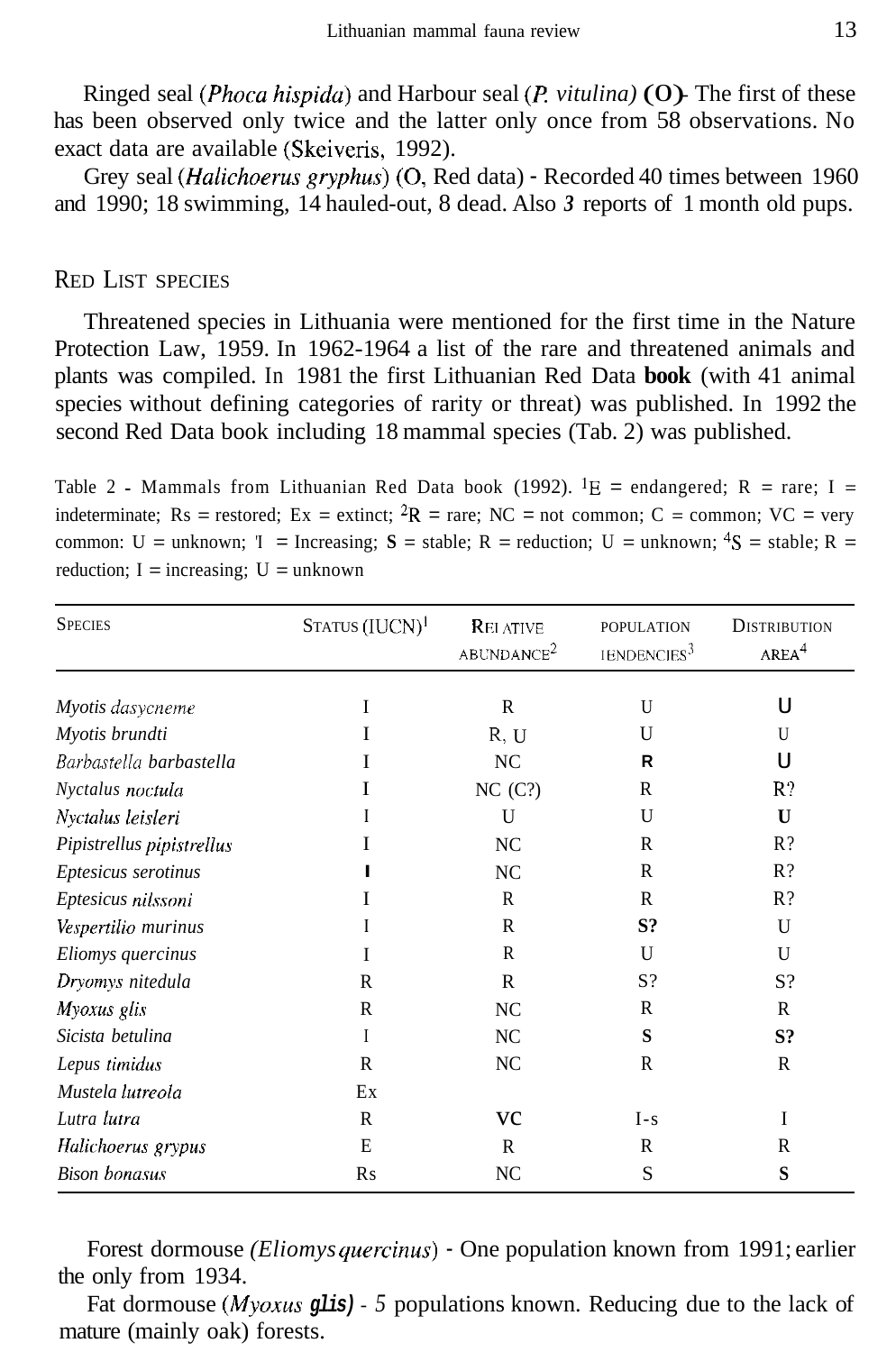Northern birch mouse *(Sicista betulina)* - Perhaps not so rare, but indeterminate species, that may occur everywhere in Lithuania.

European mink *(Mustela lutreola)* - Reintroduction unlikely. Ecological niche is already occupied by American mink.

Otter *(Lutra lutra)* - Propsering species, inhabiting almost all open water bodies of the Republic. Beaver pond-making activitiy creates excellent living conditions for this species and enables it to live in drainage system also.

#### GAME AND OTHER MAMMALS

Official survey data may differ two-to-three times from actual populations in both directions (unpubl. survey data of Laboratory of Theriology, Institute of Ecology). So the next table shows trends, not the figures (Tab. 3).

| <b>SPECIES</b> | 1940  | 1950<br>$\bullet$ | 1960  | 1970  | 1980  | 1985  | 1990  | 1993  |
|----------------|-------|-------------------|-------|-------|-------|-------|-------|-------|
| Moose          | 333   | 154               | 1100  | 7400  | 7500  | 7800  | 6900  | 3444  |
| Red deer       | 190   | 122               | 380   | 1800  | 7300  | 10900 | 13400 | 13391 |
| Roe deer       | 35030 | 10500             | 26541 | 60500 | 36000 | 41200 | 42900 | 37850 |
| Wild boar      | 1960  | 3800              | 4139  | 12000 | 14000 | 19000 | 23800 | 16620 |
| Beaver         |       | 58                | 700   | 5900  | 7300  | 10950 | 11650 | 8442  |
| Wolf           | 280   | 980               | 104   | 56    | 290   | 290   | 350   | 485   |
| Red fox        | 12050 | 7890              | 16000 | 13300 | 9400  | 8400  | 9800  | 8816  |
| Lynx           | 4     | 25                | 35    | 150   | 120   | 200   | 170   | 106   |
| Badger         | 4320  | 2600              | 5320  | 8700  | 4790  | 1800  | 1330  | 1445  |
|                |       |                   |       |       |       |       |       |       |

Table 3 - Official game survey data (1940-1993) from Lithuania

Moose *(Alces alces)* - In the last two year period we lost 2/3 of the herd (real estimate was no less than 10-12 thousands of moose, and the last official survey is more less reliable). Main reasons are changes in the hunting practice (earlier the meat was not given to the hunters - now they get each second animal hunted), and heavy poaching, especially in central-west regions. No science-based herd regulation ever occurred.

Wolf *(Canis lupus)* - Population number is increasing in the last decade in spite of round the year hunting practice.

Lynx *(Lynx lynx)* - There are no reliable data on lynx survey; this species is not rare only in the biggest mixed and coniferous forest areas (north-east to South Lithuania). Not hunted in the last years.

## **REFERENCES**

Anonymus, 1988. Lietuvos fauna (Zinduoliai). Mokslas, Vilnius, 295 **pp.** 

Anonymus, 1992. Lietuvos raudonoji knyga. Lietuvos Respublikos aplinkos apsaugos departamentas, Vilnius, 364 pp.